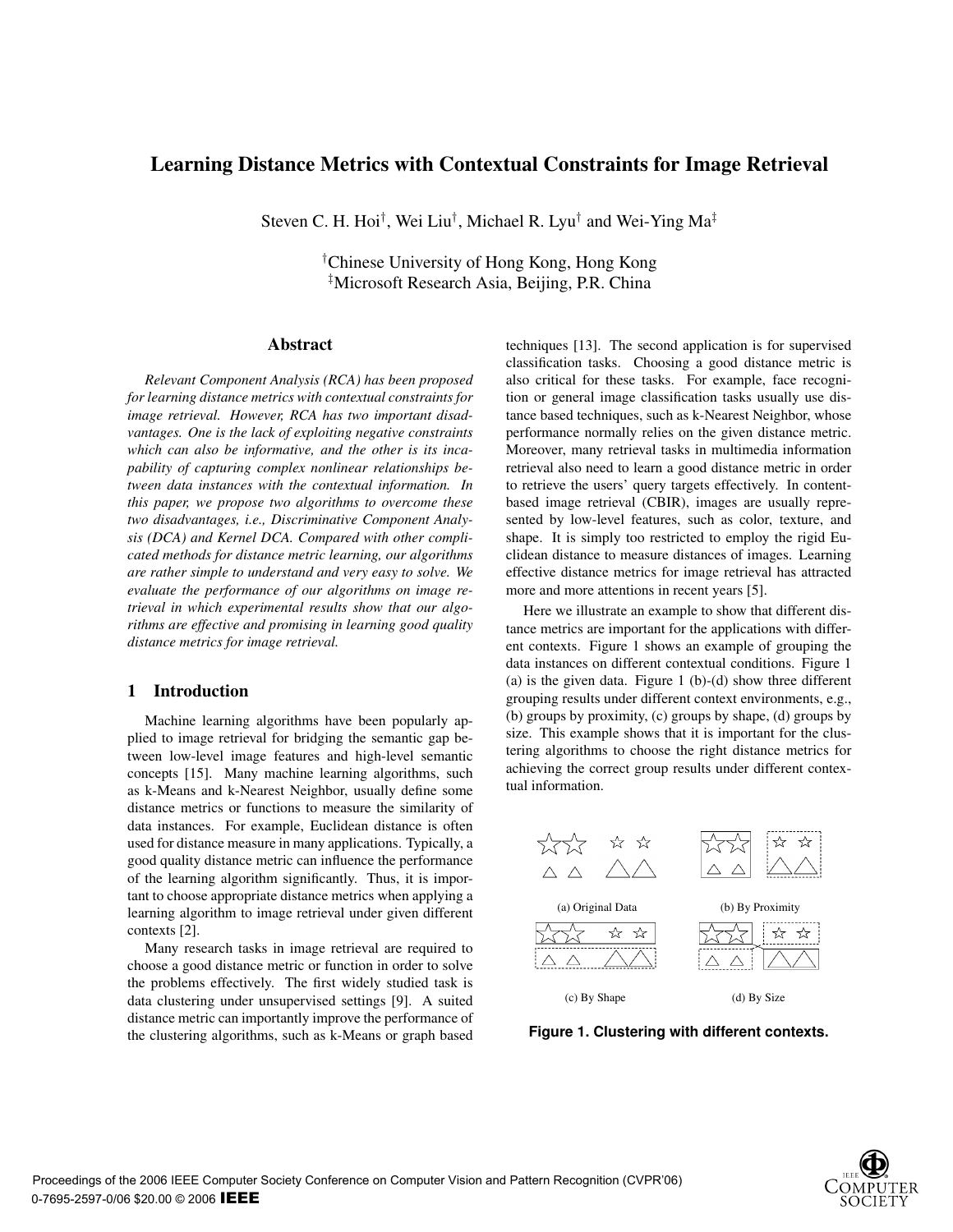In general, the approach to find a good distance metric for various learning algorithms is equivalent to looking for a good data transformation function  $f : X \mapsto Y$ , which<br>transforms the data X into another representation of V [2] transforms the data X into another representation of  $Y$  [2]. These two problems can be solved together in a unified framework. Hence, our goal is to find a good distance metric which not only can be used for similarity measure of data, but also can transform the data into another better representation of the original data.

For learning distance metrics and data transformation, traditional techniques normally need to acquire explicit class labels. However, in many real-world applications, explicit class labels might be too expensive to be obtained. For example, in image retrieval, obtaining the exact class label of images is usually quite expensive due to the difficulty of image annotation. However, it is much easier to know the relevance relationship between images, which can be obtained from the logs of user relevance feedback [6, 7]. Therefore, it is more attractive to learn the distance metrics or data transformation directly from the pairwise constraints without using explicit class labels.

In this paper we study the problem of learning distance metrics from contextual constraints among data instances. We first propose Discriminative Component Analysis (DCA) to learn the linear data transformation for the optimal Mahalanobis distance metric with contextual information. Based on DCA, we further develop Kernel DCA to learn the nonlinear distance metric by kernel transformations.

## **2 Related Work**

The problems for learning distance metrics and data transformation have become more and more popular in recent research due to their broad applications. One kind of approaches is to use the class labels of data instances to learn distance metrics in supervised classification settings. We briefly introduce several traditional methods. Hastie et al. [4] and Jaakkola et al. [8] used the labeled data instances to learn distance metrics toward classification tasks. Tishby et al. [16] considered the joint distribution of two random variables  $X$  and  $Y$  to be known, and then learned a compact representation of  $X$  that enjoys high relevance of  $Y$ . Most recently, Goldberger et al. [3] proposed the Neighborhood Component Analysis to learn a distance measure for kNN classification by directly maximizing a stochastic variant of the leave-one-out kNN score on the training set. Zhou et al. proposed a kernel partial alignment scheme to learn kernel metrics for interactive image retrieval [23]. Most of these studies need to explicitly use the class labels as the side-information for learning the representations and distance metrics.

Recently, some work has addressed the problems of learning with contextual information in terms of pairwise

constraints. Wagstaff et al. [18] suggested the K-means clustering algorithms by introducing the pairwise relations. Xing et al. [21] studied the problem of finding an optimal Mahalanobis metric from contextual constraints in combination with constrained K-means algorithm. But their method requires solving the convex optimization problem with gradient descent and iterative projections which often suffers from large computation cost. Later on, Bar-Hillel et al. [2] proposed a much simpler approach called Relevance Component Analysis (RCA), which enjoys comparable performance with Xing's method. As our approach is motivated by RCA, we will discuss it in detail below.

Let us first introduce some basic concepts. Mathematically, the Mahalanobis distance between two data instances is defined as:

$$
d_M(\mathbf{x}_i, \mathbf{x}_j) = \sqrt{(\mathbf{x}_i - \mathbf{x}_j)^\top M (\mathbf{x}_i - \mathbf{x}_j)}
$$
(1)

where  $M$  must be positive semi-definite to satisfy the properties of metric, i.e., non-negativity and triangle inequality. The matrix M can be decomposed as  $M = A^{\top} A$ , where A is a transformation matrix. The goal of RCA learning is to is a transformation matrix. The goal of RCA learning is to find an optimal Mahalanobis matrix  $M$  and the optimal data transformation matrix A using the contextual information.

The basic idea of RCA for learning the distance metric is to identify and down-scale global unwanted variability within the data. RCA changes the feature space used for data representation via a global linear transformation in which relevant dimensions are assigned with large weights [2]. The relevant dimensions are estimated by chunklets [2], each of them is defined as a group of data instances linked together with positive constraints. More specifically, given a data set  $X = {\mathbf{x}_i}_{i=1}^N$  and *n* chunklets<br> $C_i = J \mathbf{x}_i \mathbf{x}_i^T$  BCA computes the following matrix:  $\hat{C}_j = {\mathbf{x}_{ji}}_{i=1}^{n_j}$ , RCA computes the following matrix:

$$
\hat{C} = \frac{1}{N} \sum_{j=1}^{n} \sum_{i=1}^{n_j} (\mathbf{x}_{ji} - \mathbf{m}_j)(\mathbf{x}_{ji} - \mathbf{m}_j)^{\top}
$$
(2)

where  $\mathbf{m}_i$  denotes the mean of the j-th chunklet,  $\mathbf{x}_{ii}$  denotes the  $i$ -th data instance in the  $j$ -th chunklet and  $N$  is the number of data instances. The optimal linear transformation by RCA is then computed as  $A = \hat{C}^{-\frac{1}{2}}$  and the Mahalanobis matrix is equal to the inverse of the matrix  $C$ Mahalanobis matrix is equal to the inverse of the matrix  $C$ , i.e.,  $M = \hat{C}^{-1}$ . RCA is simple and effective for learning distance metrics and data transformation, yet it has two critical disadvantages. One is the lack of including the negative constraints which can provide important discriminative clues. The other is that RCA can learn only the linear relation between data instances which may be too restricted to discover the nonlinear relations in many applications. To this end, we propose the Discriminative Component Analysis (DCA) and Kernel DCA to overcome the two drawbacks.

**Summary of Contributions.** In this paper we study the problem of learning data transformations for distance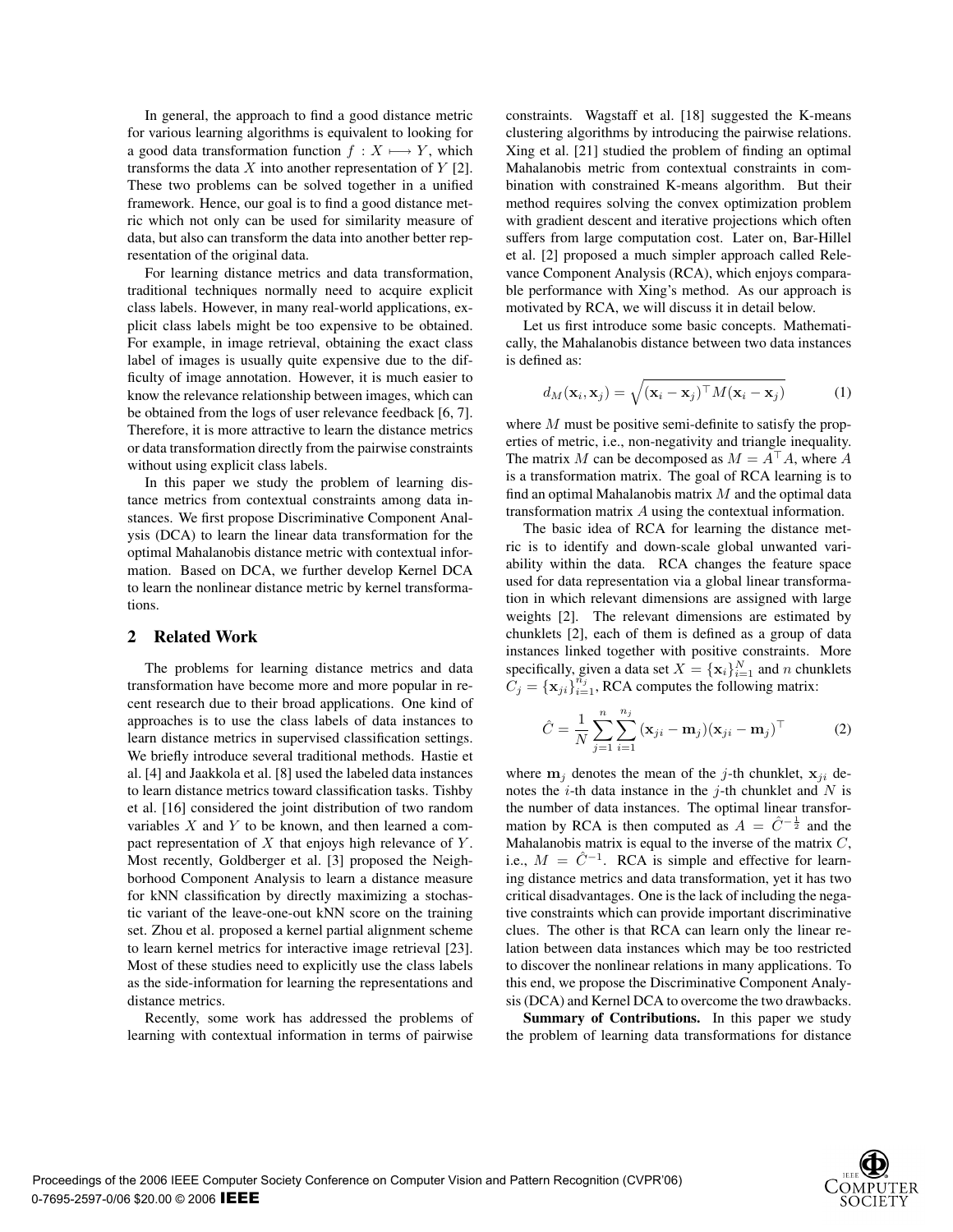metrics with contextual constraints with application to image retrieval. We propose the Discriminative Component Analysis and Kernel Discriminative Component Analysis algorithms to learn both linear and nonlinear distance metrics. Our algorithms need no explicit class labels, which can be applicable to many broad applications. The rest of this paper is organized as follows. Section 3 formulates the Discriminative Component Analysis and presents the algorithm. Section 4 suggests kernel transformations to extend DCA for learning nonlinear distance metrics. Section 5 discusses our experimental evaluations on image retrieval. Section 6 concludes this work.

### **3 Discriminative Component Analysis**

### **3.1 Overview**

Let us first give an overview of the concept of Discriminative Component Analysis (DCA). In the settings of DCA learning, we assume the data instances are given with contextual constraints which indicate the relevance relationship (positive or negative) between data instances. According to the given constraints, one can group the data instances into chunklets by linking the data instances together with positive constraints. The basic idea of DCA is to learn an optimal data transformation that leads to the optimal distance metric by both maximizing the total variance between the discriminative data chunklets and minimizing the total variance of data instances in the same chunklets. In the following part, we formalize the approach of DCA and present the algorithm to solve the DCA problem.

### **3.2 Formulation**

Assume we are given a set of data instances  $X =$  ${\mathbf x}_i\}_{i=1}^N$  and a set of contextual constraints. Assume that n chunklets can be formed by the positive constraints among the given constraints. For each chunklet, a discriminative set is formed by the negative constraints to represent the discriminative information. For example, for the  $j$ -th chunklet, each element in the discriminative set  $D_i$  indicates one of n chunklets that can be discriminated from the  $i$ -th chunklet. Here, a chunklet is defined to be discriminated from another chunklet if there is at least one negative constraint between them. Note that RCA can be considered as a special case of DCA in which all discriminative sets are empty sets that ignore all negative constraints.

To perform Discriminative Component Analysis, two covariance matrices  $\hat{C}_b$  and  $\hat{C}_w$  are defined to calculate the total variance between data of the discriminative chunklets and the total variance of data among the same chunklets respectively. These two matrices  $\hat{C}_b$  and  $\hat{C}_w$  are computed as follows:

$$
\hat{C}_b = \frac{1}{n_b} \sum_{j=1}^n \sum_{i \in D_j} (\mathbf{m}_j - \mathbf{m}_i) (\mathbf{m}_j - \mathbf{m}_i)^\top \n\hat{C}_w = \frac{1}{n} \sum_{j=1}^n \frac{1}{n_j} \sum_{i=1}^{n_j} (\mathbf{x}_{ji} - \mathbf{m}_j) (\mathbf{x}_{ji} - \mathbf{m}_j)^\top
$$
\n(3)

where  $n_b = \sum_{j=1}^{n} |D_j|, |\cdot|$  denotes the cardinality of a set,  $\mathbf{m}_j$  is the mean vector of the j-th chunklet, i.e.,  $\mathbf{m}_j = \frac{1}{n_j} \sum_{i=1}^{n_j} \mathbf{x}_{ji}$ ,  $\mathbf{x}_{ji}$  is the *i*-th data instance in the jth chunklet, and  $D_i$  is the discriminative set in which each element is one of  $n$  chunklets that has at least one negative constraint to the j-th chunklet.

The idea of Discriminative Component Analysis is to look for a linear transformation that leads to an optimal distance metric by both maximizing the total variance of data between the discriminative chunklets and minimizing the total variance of data among the same chunklets. The DCA learning task leads to solve the optimization as follows:

$$
J(A) = \arg \max_{A} \frac{|A^{\top} \hat{C}_b A|}{|A^{\top} \hat{C}_w A|},
$$
\n(4)

where A denotes the optimal transformation matrix to be learned. When the optimal transformation A is solved, it leads to obtain the optimal Mahalanobis matrix  $M = A^{\top} A$ .

#### **3.3 Algorithm**

According to the Fisher theory [11, 12], the optimal solution in Equation (4) is corresponding to the transformation matrix that diagonalizes both the covariance matrices  $\hat{C}_b$  and  $\hat{C}_w$  simultaneously [10]. To obtain the solution effectively, we propose an algorithm to find the optimal transformation matrix, which was used to solve LDA in the previous study [22]. The details of our algorithm are shown in **Algorithm 1**.

In our algorithm, a matrix  $U$  is first found to diagonalize the covariance matrix  $C_b$  of between-chunklets. After discarding the column vectors with zero eigenvalues, we can obtain a  $k * k$  principal sub-matrix  $D<sub>b</sub>$  of the original diagonal matrix. This procedure leads to obtain a set of projected subspaces, i.e.,  $Z = RD_0^{-1/2}$ , that can best discriminate the chunklets. Further, we form a matrix  $C_z = Z^{\top} \hat{C}_w Z$ <br>and find a matrix *V* to diagonalize the matrix *C* If diand find a matrix V to diagonalize the matrix  $C_z$ . If dimension reduction is required, such that  $r$  is the desired dimensionality, then we extract the first  $r$  column vectors of V with the smallest eigenvalues to form a lower rank matrix  $\hat{V}$ . This leads to obtain the reduced diagonal matrix  $D_w = \hat{V}^\top C_z \hat{V}$ . Finally, the optimal transformation<br>matrix and the optimal Mahalanohis Matrix are given as matrix and the optimal Mahalanobis Matrix are given as  $A = Z\hat{V}D_w^{-1/2}$  and  $M = A^{\top}A$ , respectively.

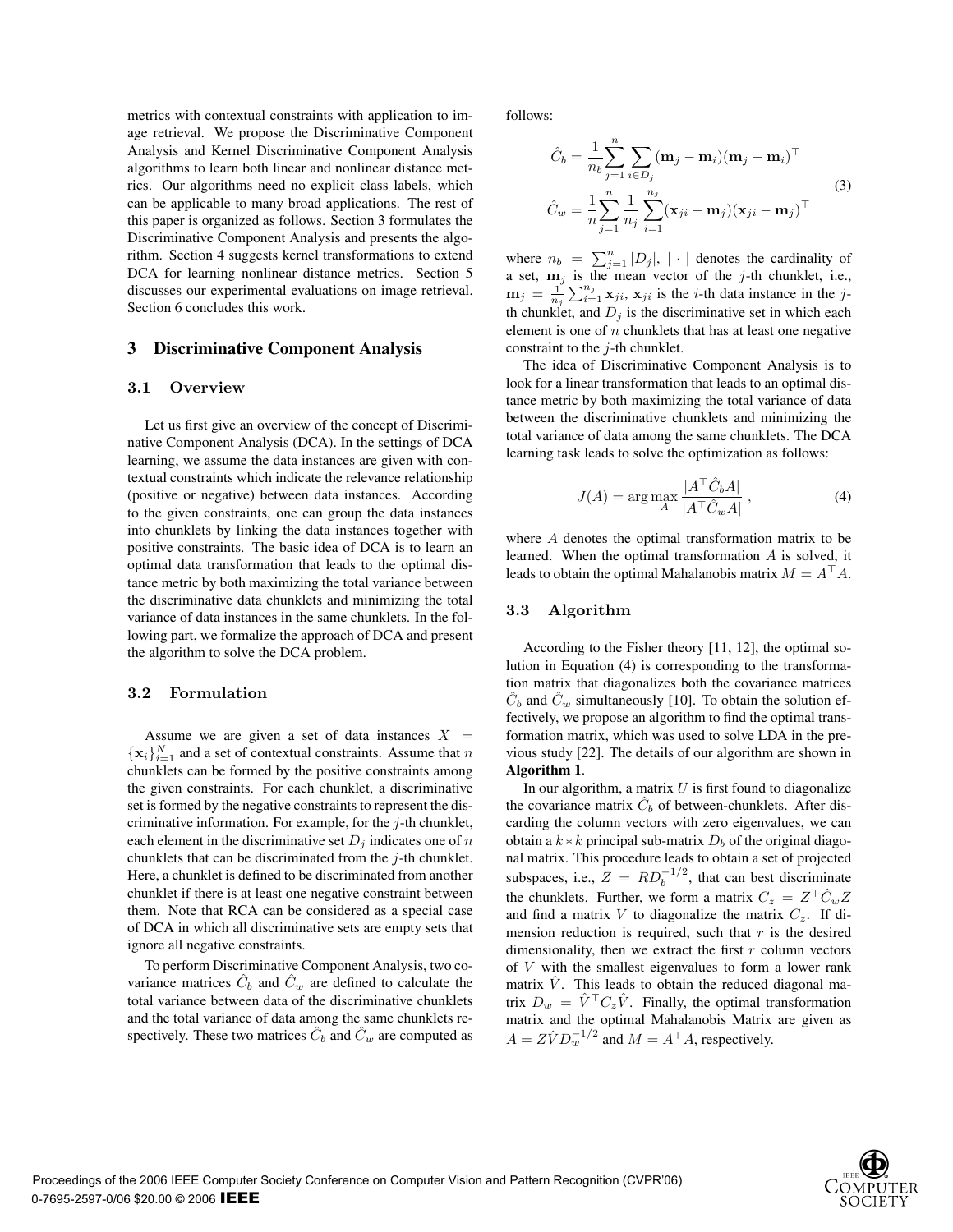#### **Algorithm 1:The DCA Algorithm** Input

- a set of N data instances:  $X = {\mathbf{x}_i}_{i=1}^N$ <br>- n chunklets  $C_i$  and discriminative sets - *n* chunklets  $C_j$  and discriminative sets  $D_j$ , j=1,...,n **Output** - optimal transformation matrix A - optimal Mahalanobis matrix M Procedure 1. Compute  $\hat{C}_b$  and  $\hat{C}_w$  by Equation (3); 2. Diagonalize  $\hat{C}_b$  by eigenanalysis 2.1. Find U to satisfy  $U^{\top} \hat{C}_b U = \Lambda_b$  and  $U^{\top} U = I$ , here  $\Lambda_b$  is a diagonal matrix sorted in increasing order; 2.2. Form a matrix  $\hat{U}$  by the last k column vectors of U with nonzero eigenvalues ; 2.3. Let  $D_b = \hat{U}^\top \tilde{C}_b \hat{U}$  be the  $k * k$  submatrix of  $\Lambda_b$ ; 2.4. Let  $Z = \hat{U} D_b^{-1/2}$  and  $C_z = Z^{\top} \hat{C}_w Z$ ; 3. Diagonalize  $C_z$  by eigenanalysis 3.1. Find V to satisfy  $V^{\top}C_zV = \Lambda_w$  and  $V^{\top}V = I$ , here  $\Lambda_w$  is a diagonal matrix sorted in decreasing order; 3.2. If dimension reduction is needed, assume the desired dimension is r, then form  $\hat{V}$  by the first r column vectors of  $V$  with the smallest eigenvalues and let  $D_w = \hat{V}^\top C_z \hat{V}$ ; otherwise, let  $\check{\hat{V}} = V$  and  $D_w = \Lambda_w$ ; 4. Final Outputs

 $A = Z\hat{V}D_w^{-1/2}$  and  $M = A^{\top}A$ . End of Algorithm

## **4 Kernel DCA**

## **4.1 Overview**

Similar to the RCA learning [2], DCA is so far also a linear technique that is insufficient to discover nonlinear relationships among real-world data. In the machine learning area, the kernel trick is a powerful tool to learn the complex nonlinear structures from the input data [17, 14]. In the literature, the kernel trick has been successfully applied on many linear analysis techniques, such as Kernel Principal Component Analysis (PCA) [19], Kernel Fisher Discriminant Analysis [10, 12], Support Vector Machines [17], Kernel Independent Component Analysis [1], etc. Similar to these approaches, we can also apply the kernel trick on DCA toward more powerful analysis performance in realworld applications.

In general, the kernel technique first maps input data into a high dimensional feature space. A linear technique applied on the data in the feature space is able to achieve the goal of nonlinear analysis. For example, in Kernel PCA, input data are first projected into an implicit feature space via the kernel trick, then the linear PCA is applied on the projected feature space to extract the principal components in the feature space. This enables the Kernel PCA to extract the nonlinear principal components in the input data space

using the kernel trick.

Similar to the kernel techniques, we propose the Kernel Discriminative Component Analysis (KDCA) to overcome the disadvantage of RCA and DCA by applying the kernel trick. We first project input data into an implicit feature space via the kernel trick. Then the linear DCA is applied on the projected feature space to find the optimal linear transformation in the feature space. Consequently, we are able to find the nonlinear structures of the given data using the Kernel DCA technique.

## **4.2 Formulation**

Let us now formulate Kernel Discriminative Component Analysis formally. Typically, a kernel-based analysis technique usually implicitly maps original data in input space I to a high-dimensional feature space  $F$  via some basis function  $\phi : \mathbf{x} \to \phi(\mathbf{x}) \in F$ . The similarity measure of data in the projected feature space is achieved by the kernel function which is defined as an inner product between two vectors in the projected space  $F$  as follows:

$$
K(\mathbf{x}_i, \mathbf{x}_j) = (\phi(\mathbf{x}_i), \phi(\mathbf{x}_j)).
$$
 (5)

Assume that a set of N data instances  $X = {\mathbf{x}_i}_{i=1}^N$  is given<br>in an original input space  $I$ . To do kernel DCA learning in an original input space  $I$ . To do kernel DCA learning, we first choose a basis function  $\phi$  to map the data in the original input space  $I$  to a high-dimensional feature space F. For any two data instances, we compute their distance via the kernel function defined in the projected feature space as follows:

$$
d_{\phi}(\mathbf{x}_i, \mathbf{x}_j) = \sqrt{(\phi(\mathbf{x}_i) - \phi(\mathbf{x}_j))^{\top} M(\phi(\mathbf{x}_i) - \phi(\mathbf{x}_j))}
$$
(6)

where  $M$  is a full rank matrix that must be positive semidefinite to satisfy the metric property and is often formed by a transformation matrix W. The linear transformation matrix W can be represented as  $W = [\mathbf{w}_1, \dots, \mathbf{w}_m]^\top$  in<br>which each of the m column vectors is a span of all l trainwhich each of the  $m$  column vectors is a span of all  $l$  training samples in the feature space, such that

$$
\mathbf{w}_i = \sum_{j=1}^l \alpha_{ij} \phi_j , \qquad (7)
$$

where  $\alpha_{ij}$  are the coefficients to be learned in the feature space. Therefore, for a given data instance **x**, its projection onto the *i*-th direction  $w_i$  in the feature space can be computed as follows:

$$
(\mathbf{w}_i \cdot \phi(\mathbf{x})) = \sum_{j=1}^l \alpha_{ij} K(\mathbf{x}_j, \mathbf{x}) .
$$
 (8)

Hence, Equation (6) can be represented as

$$
d_{\phi}(\mathbf{x}_i, \mathbf{x}_j) = \sqrt{(\vec{\tau}_i - \vec{\tau}_j)^\top M (\vec{\tau}_i - \vec{\tau}_j)},
$$
(9)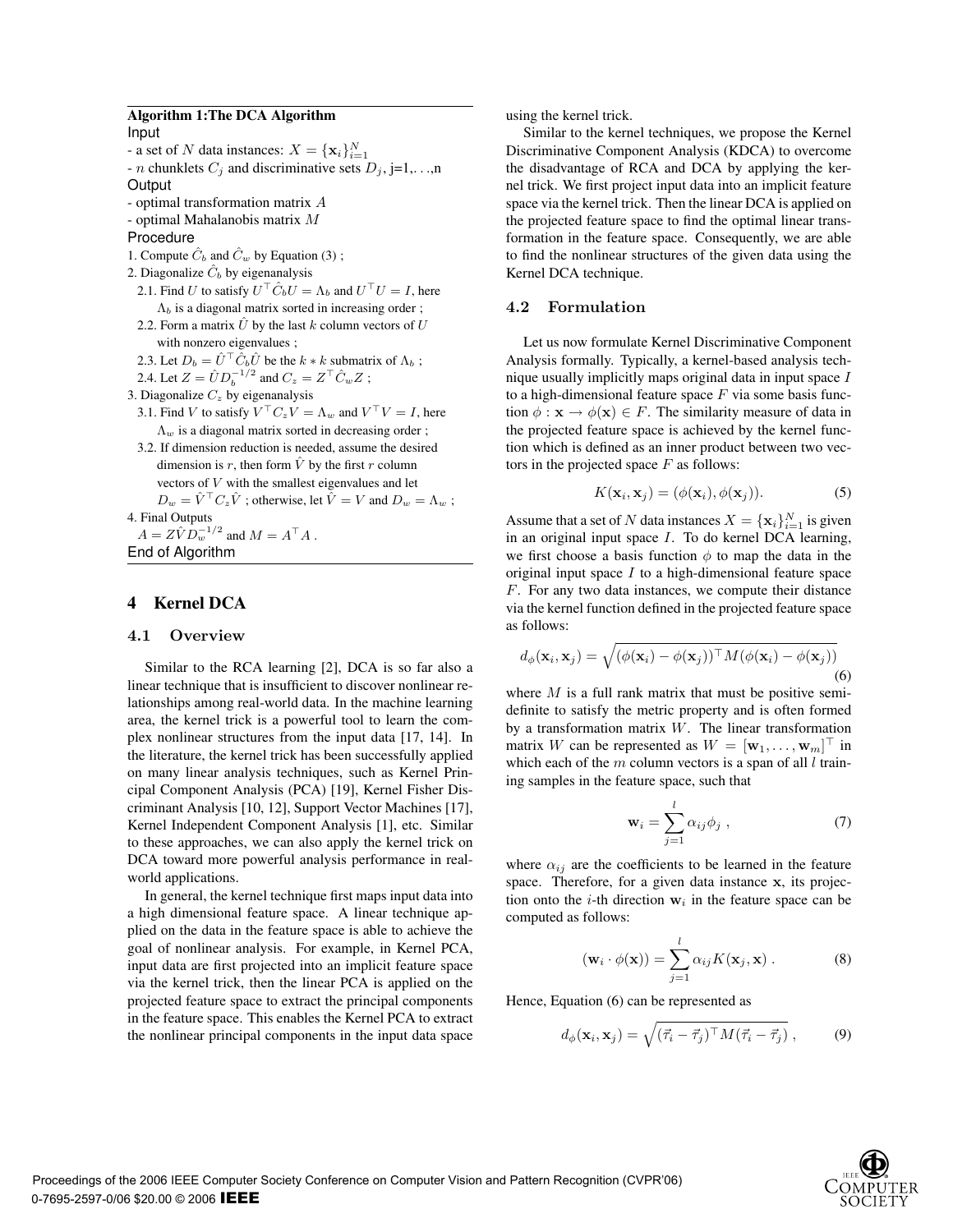where  $\vec{\tau}_i = [K(\mathbf{x}_1, \mathbf{x}_i), \dots, K(\mathbf{x}_1, \mathbf{x}_i)]^\top$ , and A is the linear transformation matrix formed by  $A = [\vec{\alpha}_1, \dots, \vec{\alpha}_m]$  in which  $\vec{\alpha}_i = [\alpha_{i1}, \dots, \alpha_{il}]^\top$ . Hence, we can similarly com-<br>pute the two covariance matrices in the projected feature pute the two covariance matrices in the projected feature space as follows:

$$
K_b = \frac{1}{n_b} \sum_{j=1}^n \sum_{i \in D_j} (\vec{u}_j - \vec{u}_i)(\vec{u}_j - \vec{u}_i)^\top
$$
  
\n
$$
K_w = \frac{1}{n} \sum_{j=1}^n \frac{1}{n_j} \sum_{i=1}^{n_j} (\vec{\tau}_j - \vec{u}_i)(\vec{\tau}_j - \vec{u}_i)^\top
$$
\n(10)

where  $\vec{u}_j = \left[\frac{1}{n_j} \sum_{i=1}^{n_j} K(\mathbf{x}_1, \mathbf{x}_i), \dots, \frac{1}{n_j} \sum_{i=1}^{n_j} K(\mathbf{x}_i, \mathbf{x}_i)\right]^{\top}$ denotes the mean vector. Consequently, the Kernel DCA task leads to solve the optimization problem as follows:

$$
J(A) = \arg\max_{A} \frac{|A^{\top} K_b A|}{|A^{\top} K_w A|} . \tag{11}
$$

Solving the above optimization problem gives the optimal linear transformation  $A$  in the projected space. It also leads to the optimal Mahalanobis matrix in the projected space.

### **4.3 Algorithm**

The method to solve the optimization of Kernel DCA is similar to that for the linear DCA, i.e., to find the linear transformation matrix  $A$  that can diagonalize both  $K_b$  and Kw. For limited space, please kindly refer to **Algorithm 2** for the details of Kernel DCA algorithm.

## **5 Experimental Results**

To evaluate the performance of our algorithms, we conduct empirical evaluation of learning distance metrics for content-based image retrieval in comparisons with traditional methods in distance metric learning [21, 2]. We describe the details of our empirical evaluation below.

### **5.1 Experimental Testbed**

To test the performance of DCA and Kernel DCA for learning distance metrics for image retrieval, we employ an image dataset from COREL image CDs. 10 image categories are selected to form our dataset, such as *dogs*, *cats*, *horses*, etc. Each of them has a distinct semantic meaning and contains 100 images. In total, 1000 images are engaged in our dataset.

For image retrieval, low-level feature representation is critical. In our experiment, three kinds of low-level features are extracted: color, shape, and texture. For color, we extract the color moments: color mean, color variance and color skewness in each color channel (H, S, and V). Thus, 9-dimensional color moment features are used. For shape,

#### **Algorithm 2:The Kernel DCA Algorithm** Input

- a set of N data instances:  $X = {\mathbf{x}_i}_{i=1}^N$ <br>- n chunklets  $C_i$  and discriminative sets

- *n* chunklets  $C_j$  and discriminative sets  $D_j$ , j=1,...,n **Output**
- optimal transformation matrix A
- optimal Mahalanobis matrix  $\cal M$

### Procedure

- 1. Compute  $K_b$  and  $K_w$  by Equation (10);
- 2. Diagonalize  $K_b$  by eigenanalysis
- 2.1. Find U to satisfy  $U^{\top} K_b U = \Lambda_b$  and  $U^{\top} U = I$ , here  $\Lambda_b$  is a diagonal matrix sorted in increasing order;
- 2.2. Form a matrix  $\hat{U}$  by the last k column vectors of U with nonzero eigenvalues ;

2.3. Let 
$$
D_b = \hat{U}^\top K_b \hat{U}
$$
 be the  $k * k$  submatrix of  $\Lambda_b$ ;

2.4. Let 
$$
Z = \hat{U} D_b^{-1/2}
$$
 and  $K_z = Z^{\top} K_w Z$  ;

3. Diagonalize  $K_z$  by eigenanalysis

- 3.1. Find V to satisfy  $V^{\top} K_w V = \Lambda_w$  and  $V K_z V = I$ , here  $\Lambda_b$  is a diagonal matrix sorted in decreasing order;
- 3.2. If dimension reduction is needed, assume the desired dimension is r, then form  $\hat{V}$  by the first r column vectors of  $V$  with the smallest eigenvalues and let  $D_w = \hat{V}^\top K_z \hat{V}$ ; otherwise, let  $\hat{V} = V$  and  $D_w = \Lambda_w$ ; 4. Final Outputs

$$
A = Z\hat{V}D_w^{-1/2} \text{ and } M = A^{\top}A.
$$
  
End of Algorithm

we use the edge direction histogram. Canny edge detector is applied to obtain the edges. Then 18-dimensional edge direction histogram features are computed to represent the shapes. For texture, we use the wavelet-based texture features. The Discrete Wavelet Transformation (DWT) is applied on the gray images of original images by a Daubechies-4 wavelet filter. In total, we perform 3-level decompositions and extract 9-dimension wavelet-based texture features for each image. All together, we use 36 features to represent images in our experiment.

## **5.2 Performance Evaluation**

We now empirically evaluate our algorithms for learning distance metrics with contextual constraints in image retrieval. Although our application is on image retrieval, our algoirthms can also be beneficial to other information retrieval tasks.

In our experiments, six different retrieval methods are compared as follows: (1) Euclidean: retrieval by Euclidean metric; (2) RCA: retrieval by the metric of RCA; (3) Xing: retrieval by the metric of Xing's method with nonlinear optimization [21]; (4) DCA: retrieval by the metric of DCA; (5) KDCA: retrieval by the nonlinear metric of KDCA.

For a real-world image retrieval application, contextual information can be obtained easily. For example, a CBIR

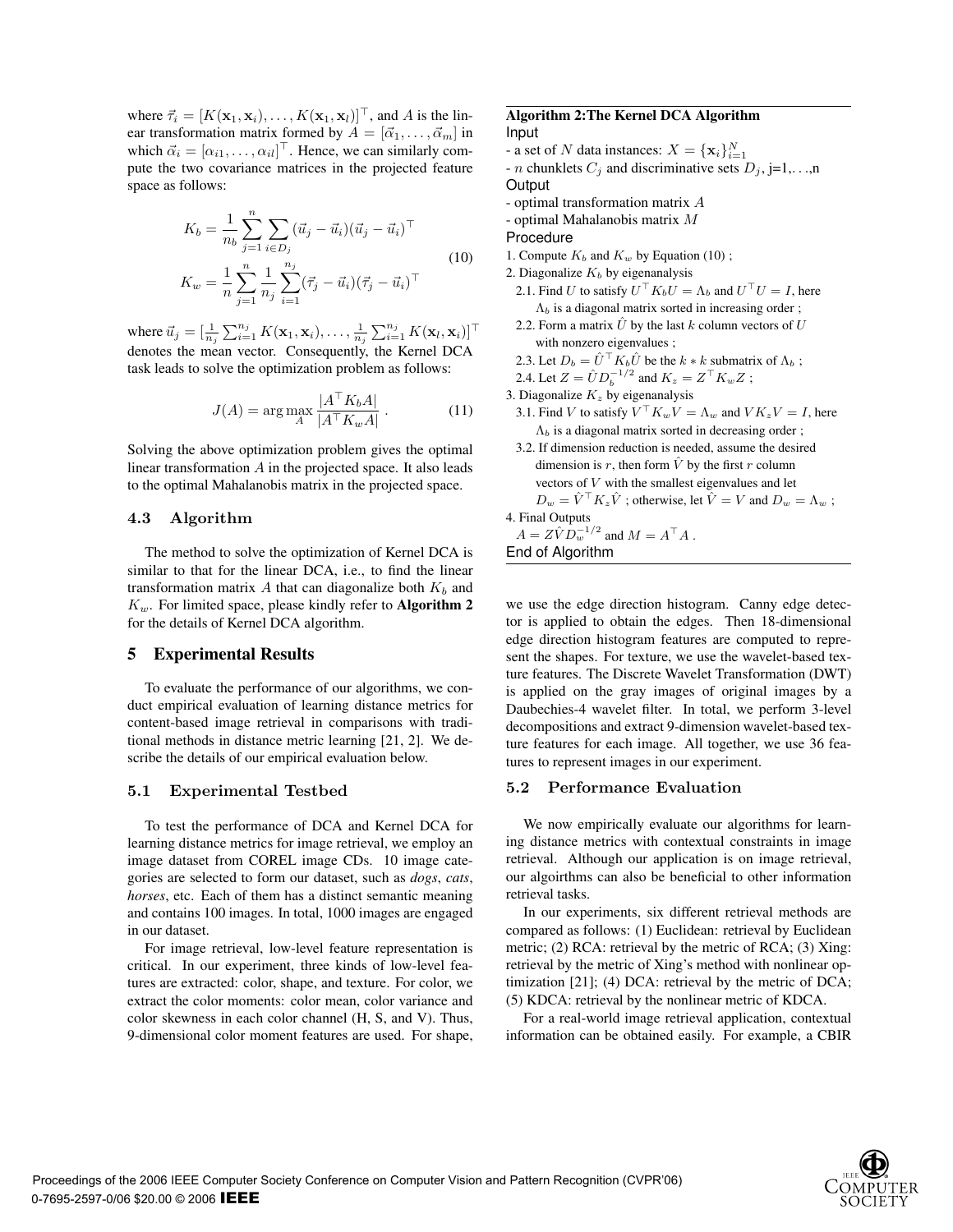| Category       | Euclidean | <b>RCA</b>        | Xing              | <b>DCA</b>         | <b>KDCA</b>                 |
|----------------|-----------|-------------------|-------------------|--------------------|-----------------------------|
| Dogs           | 0.420     | $0.455 (+8.3\%)$  | $0.390(-7.1\%)$   | $0.500 (+19.0\%)$  | $0.600 (+42.9\%)$           |
| Cats           | 0.495     | $0.590 (+19.2\%)$ | $0.640 (+29.3\%)$ | $0.600 (+21.2\%)$  | $0.640 (+29.3\%)$           |
| Horses         | 0.775     | $0.865 (+11.6\%)$ | $0.830 (+7.1\%)$  | $0.850 (+9.7%)$    | $\overline{0.820 (+5.8\%)}$ |
| Eagles         | 0.575     | $0.595 (+3.5\%)$  | $0.665 (+15.7\%)$ | $0.590 (+2.6\%)$   | $0.625 (+8.7%)$             |
| Penguins       | 0.215     | $0.465 (+116.3%)$ | $0.260 (+20.9\%)$ | $0.470 (+118.6\%)$ | $0.325 (+51.2\%)$           |
| Roses          | 0.505     | $0.570 (+12.9\%)$ | $0.545 (+7.9\%)$  | $0.610 (+20.8\%)$  | $0.610 (+20.8\%)$           |
| Mountain       | 0.505     | $0.605 (+19.8\%)$ | $0.570 (+12.9\%)$ | $0.635 (+25.7%)$   | $0.670 (+32.7\%)$           |
| Sunset         | 0.570     | $0.365 (-36.0\%)$ | $0.560(-1.8\%)$   | $0.395 (-30.7\%)$  | $0.510(-10.5\%)$            |
| Butterfly      | 0.310     | $0.395 (+27.4%)$  | $0.345 (+11.3%)$  | $0.390 (+25.8%)$   | $0.430 (+38.7\%)$           |
| <b>Balloon</b> | 0.260     | $0.240(-7.7%)$    | $0.265 (+1.9\%)$  | $0.240(-7.7%)$     | $0.320 (+23.1\%)$           |
| <b>MAP</b>     | 0.463     | $0.515 (+11.1\%)$ | $0.507 (+9.5%)$   | $0.528 (+14.0\%)$  | $0.555 (+19.9\%)$           |

**Table 1. Performance Evaluation for Image Retrieval (Average Precision on TOP 20 Returned Images.)**

system often provides the relevance feedback function for users. The relevance feedback records can then be logged for learning the distance metrics [6]. In our experiment, to enable objective evaluation, we generate the contextual constraints automatically according to the ground truth of the image datasets. In total, we generate 1% positive constraints and 1% negative constraints. For performance evaluation, we employ the standard evaluation metric for image retrieval [15, 6], i.e., retrieval precision, which is defined as the ratio of the number of relevant images over the number of returned images.

In our experiment, every image in each category is used as the query for retrieval. In total, 100 queries are performed for each category. We measure the average precision on the top returned images for each compared scheme. Figure 2 shows the evaluation curves of average retrieval performance on several semantic categories. For the experimental results, we can see that the DCA slightly outperforms the RCA approach while the Kernel DCA achieves the best performance in most cases.

More specifically, we make a comparison on the TOP 20 returned images for each category. Table 1 shows the experimental results. We can see that RCA and Xing's method are comparable, in which RCA achieves 11.1% average improvement over the baseline approach, while Xing's method achieves 9.5% average improvement over the baseline approach. Our DCA algorithm achieves better results than both RCA and Xing's method, i.e., 14.0% average improvement over the baseline method. Our Kernel DCA method achieves the best performance among all, i.e., 19.9% average improvement over the baseline method. Note that there is an exceptional case, i.e., the "sunset" retrieval, in which all metric learning methods were fail to improve the performance. This may be caused by noisy features in the data. In sum, the overall results demonstrate our proposed methods are empirically more effective to learn good quality distance metrics than the traditional approaches for improving the performance of image retrieval. In the future work, we may compare our methods with other more complicated distance function learning techniques, such as kernel target alignments [20].

# **6 Conclusion**

In this paper we studied the problem of learning distance metrics and data transformation using the contextual information for image retrieval. We addressed two important limitations in the previous approach of Relevance Component Analysis. One is the lack of exploiting negative constraints. Another is the limitation of learning the linear distance metrics which are not adequate for describing the complex nonlinear relations of real-world objects. To address the first problem, we proposed the Discriminative Component Analysis (DCA), which can exploit both positive and negative constraints in an efficient learning scheme. For solving the second problem, the Kernel DCA is proposed by applying the kernel trick on the linear DCA. We conducted extensive experiments to evaluate the performance of our algorithms on image retrieval. The promising results show that our algorithms are simple but quite effective in learning good quality metrics for image retrieval. In the future work, we will apply our methodology for other applications, such as data clustering and dimension reduction problems.

# **Acknowledgements**

This work was done when Steven C. H. Hoi and Wei Liu were interns at Microsoft Research Asia. The work described in this paper was partially supported by two grants, one from the Shun Hing Institute of Advanced Engineering, and the other from the Research Grants Council of the Hong Kong Special Administrative Region, China (Project No. CUHK4205/04E).